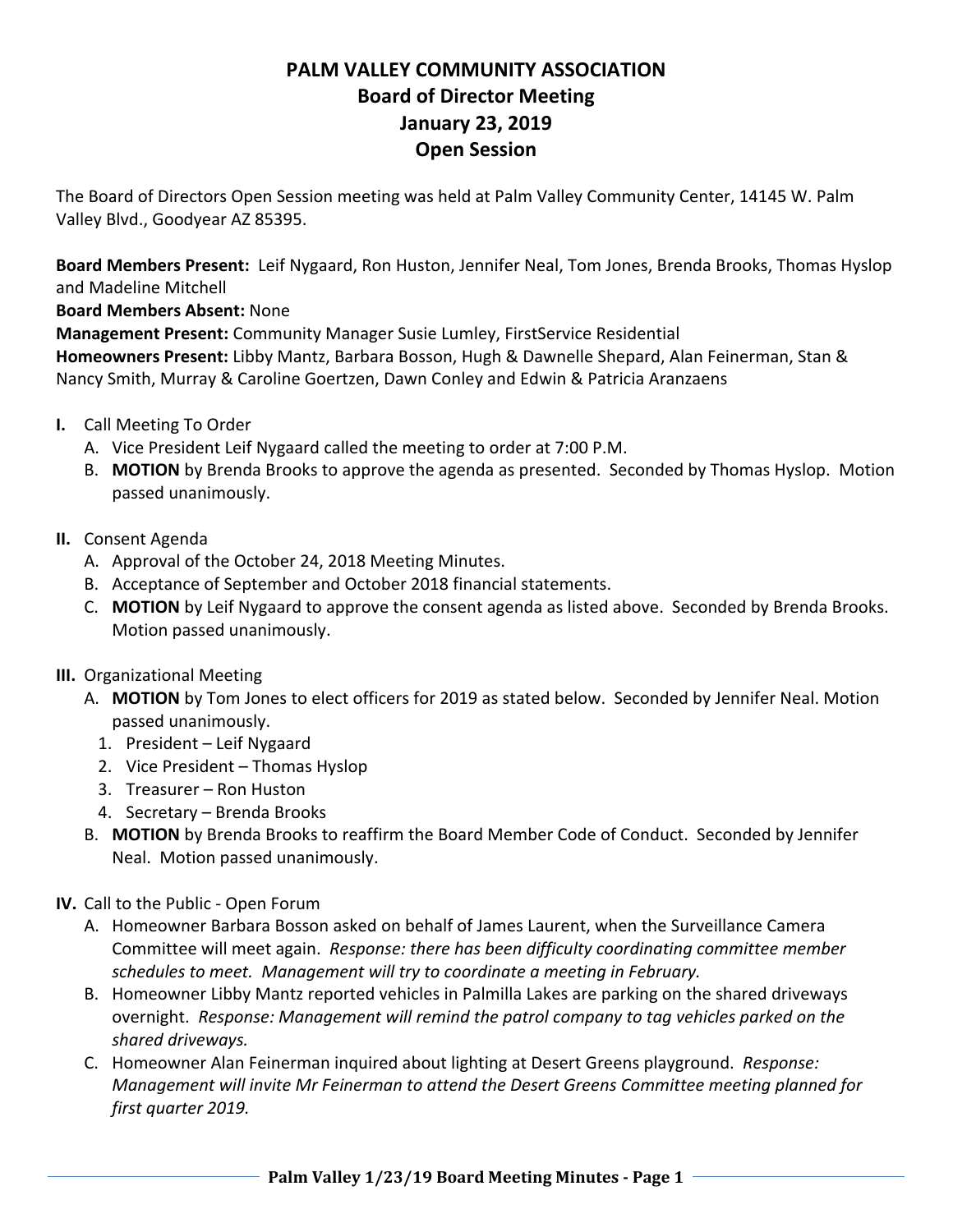D. Homeowners Stan & Nancy Smith explained they are golf lot owners that get a lot of water overspray from the golf course onto their rear yard fence causing damage to the fence and wall. They would like to see the Association act as advocates on behalf of the homeowners with regard to this issue. *Response: The Board will set aside time at a future meeting to consider what more the Association can do with challenged properties on the golf course.*

#### **V.** Manager Report

- A. Administrative Report
	- 1. 8 resale disclosures for the period  $12/15/18 1/15/19$
	- 2. 19 new owners recorded for the period 11/15/18 1/15/19
	- 3. 109 phone calls from homeowners logged for the period 12/15/18 1/15/19
	- 4. 37 violation letters issued for the period 12/15/18 1/15/19
	- 5. 1 mass communication email sent for the period 12/15/18 1/15/19
	- 6. Annual meeting minutes provided to the Board to review for accuracy. The minutes will be officially approved at the next annual membership meeting.
	- 7. 2018 record of resolutions provided to the Board.
	- 8. 2019 billing statements were sent to all owners.
- B. Physical Property Report
	- 1. General
		- a Common area tree trimming is planned for February.
		- b **MOTION** by Leif Nygaard to authorize Ron Huston and management to coordinate tree trimming within the budgeted amount. Seconded by Brenda Brooks. Motion passed unanimously.
	- 2. Master Common Areas:
		- a Repaired small hole in the wall along Palm Valley Blvd across from Cambridge Ave.
		- b Repaired wall behind 13333 Roanoke due to damaged caused from HOA tree root.
		- c Work order to check wall on Encanto reported by a homeowner as coming apart.
	- 3. Desert Greens Area:
		- a Quarterly pest control service completed in the park.
		- b Painted the shade structure in the park area.
	- 4. Horizons Common Areas:
		- a Quarterly pest control service completed in the park.
		- b Painted block walls and shade structure in the park.
	- 5. Fairways Common Areas:
		- a Repaired iron in the back and painted the wrought iron at the entry and back of The Fairways.
		- b Streets were swept January  $3^{rd}$  and  $17^{th}$ .
	- 6. Palmilla Common Areas:
		- a Preventative maintenance work order for replacement of battery back-up and cracked open limit cam at entrance curb, cracked limit cam at exit median, and re-weld exit curb operator where control arm meets collar.
		- b Streets were swept January 17<sup>th</sup>.
		- c Monthly inspection and cleaning of the play equipment was completed.
		- d 2 x/wk pool service
		- e Completed landscape enhancements in and around the pool area.
		- f Maricopa County pool inspection 1/11/18 violation for glass containers found in the trash receptacle inside the pool area. Mass communication email was sent to Palmilla Lakes owners and residents advising of this violation and potential consequences for repeat violations.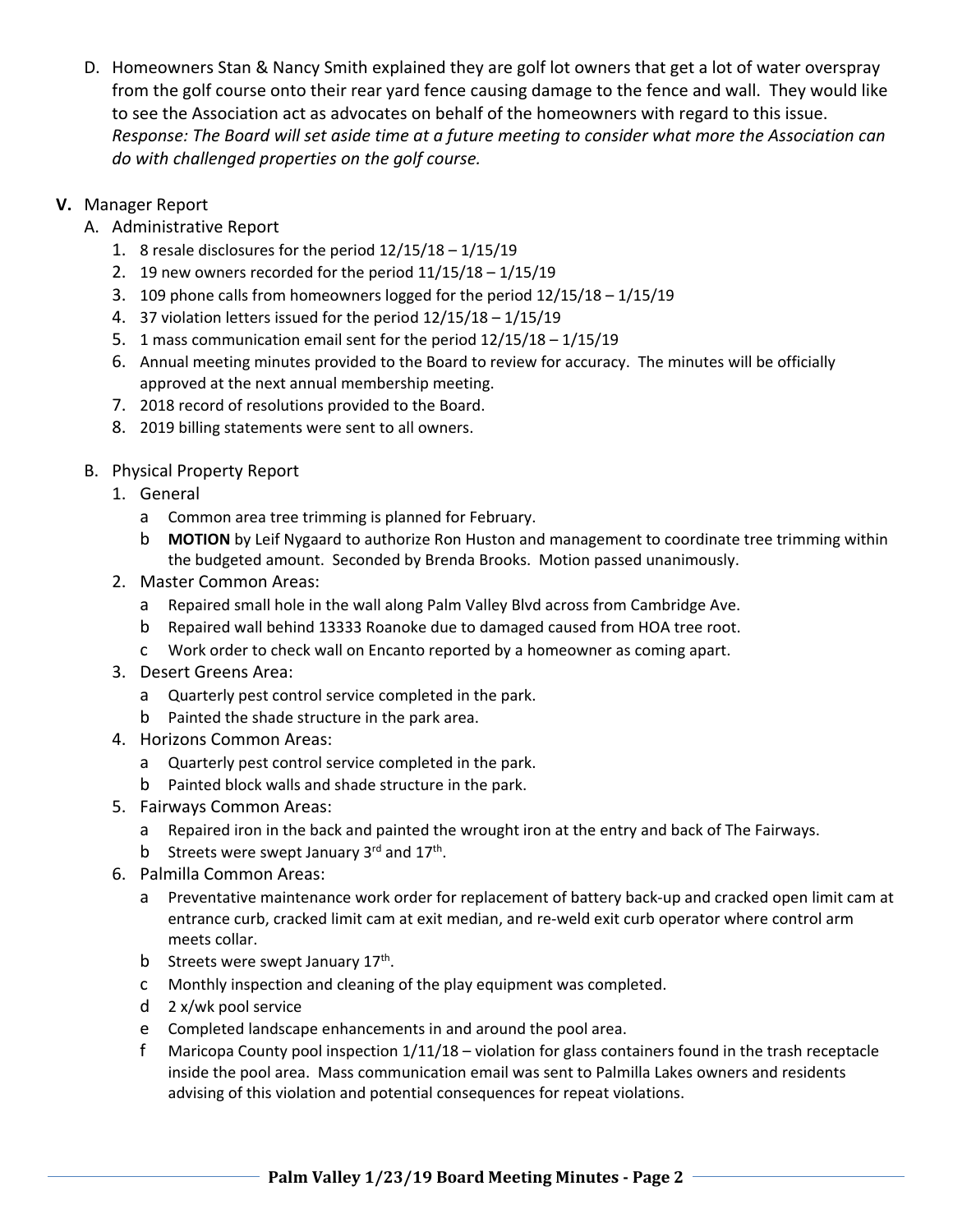- 7. Golf Course Maintained Areas:
	- a Requested the golf course remove weeds in golf course maintained areas along both sides of Palmilla Blvd.

### **VI.** Old Business

- A. Homeowner Follow Up from Previous Meeting
	- 1. None this period.
- B. Homeowner Survey
	- 1. The Board would like to send a homeowner survey this year electronically through the website.
	- 2. Management to provide the board with survey questions asked in the past. Board members will review and at a future meeting consider questions to be asked on the 2019 survey.

#### **VII.**New Business

- A. Review/Reaffirm Committees for 2019
	- 1. **MOTION** by Brenda Brooks to reaffirm the Committee Policy as presented. Seconded by Jennifer Neal. Motion passed unanimously.
	- 2. **MOTION** by Leif Nygaard to reaffirm Committee Guidelines for standing committees and appoint Committee Chairmen as stated below. Seconded by Brenda Brooks. Motion passed unanimously.
		- a Architectural Committee Thomas Hyslop
		- b Finance Committee Ron Huston
		- c Landscape Committee Ron Huston
		- d Palmilla Pool Committee Jennifer Neal
	- 3. The Board requested an additional volunteer for the A‐Frame Sign Committee. Homeowner Hugh Shepard volunteered.
		- a **MOTION** by Jennifer Neal to appoint Hugh Shepard to the A‐Frame Sign Committee. Seconded by Thomas Hyslop. Motion passed unanimously.
- B. Insurance Renewal
	- 1. The Board directed management to bid insurance.
- C. Homeowner Mailing
	- 1. The Board authorized post card mailing to all owners with the 2019 meeting schedule, website reminder and management contact information.

## **VIII.** Committee Reports

- A. Architectural Committee Report
	- 1. The committee reviewed submittals electronically for the months of November & December 2018.
	- 2. The Committee continues to follow up house paint violations and front yard tree violations.
	- 3. The committee meets the  $4<sup>th</sup>$  Monday of the month on an as-needed basis. Next meeting is planned for Monday, January 28, 2019, 3:00 P.M. at Palm Valley Community Center.
- B. Finance Committee Report
	- 1. The Committee reviews financial statements electronically and meets on an as‐needed basis.
	- 2. Next meeting is planned for February/March to review 2018 year end financials.
- C. Landscape Committee Report
	- 1. Committee will meet in February to look at specifics regarding Thomas monument landscape enhancement and spring plantings.